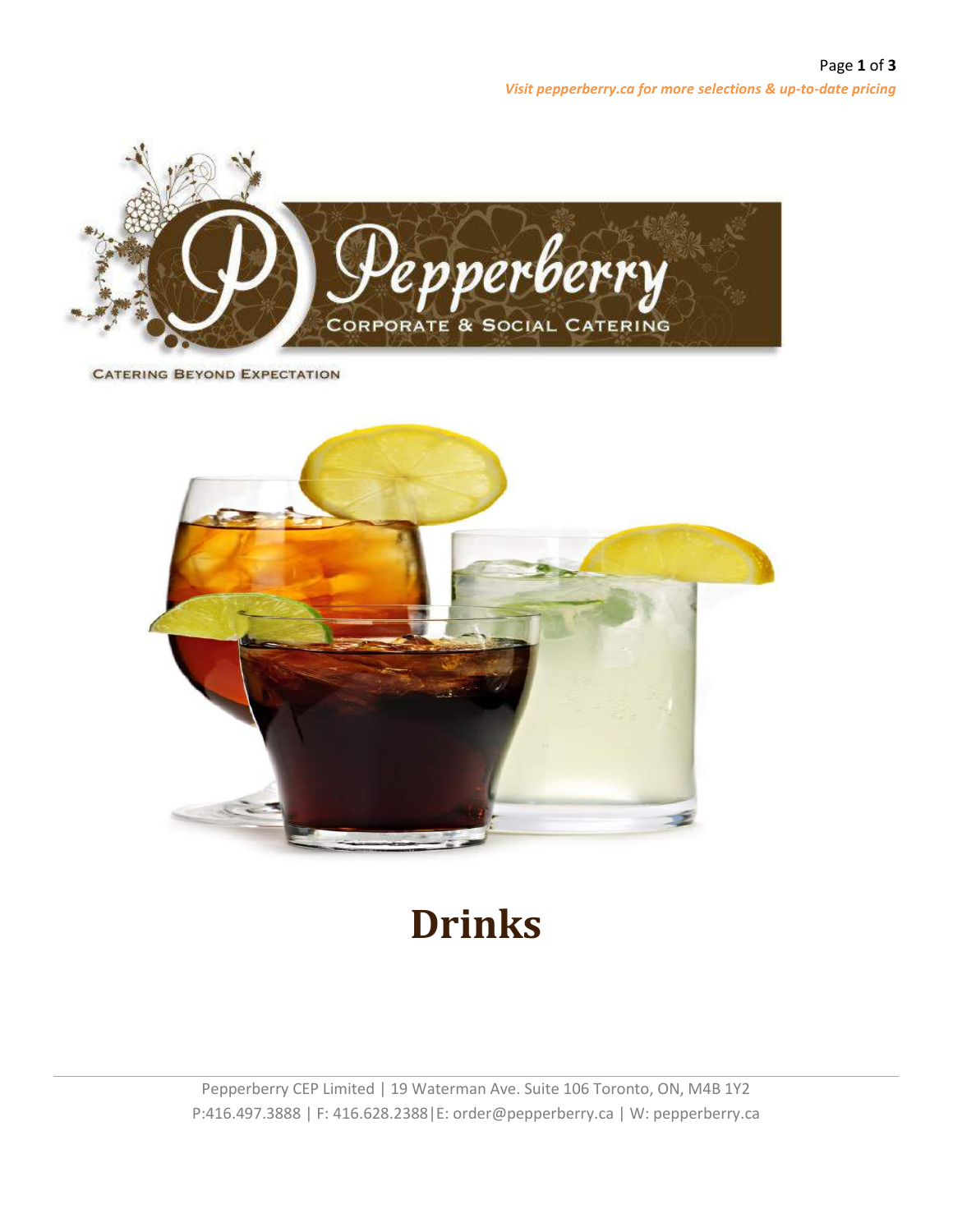### **Cold Drinks**

#### **Brio \$4.75**

**Evian Water Small \$4.75 Large \$9.55**

**Festive Punch with Fresh Berries & Sliced Oranges/Lemons \$4.95 PP (min 40)**

**Flavored Water \$3.55**

**Freshly Squeezed Orange Juice \$13.95/litre (min 2 litres)**

**Fruit Juice \$2.35**

**Fruitopia \$4.25**

**Orangina \$4.75**

**Perrier Small \$3.55 Large \$8.35**

**San Pellegrino \$4.75**

**Soft Drinks & Spring Water \$2.35**

**Tropicana \$4.75**